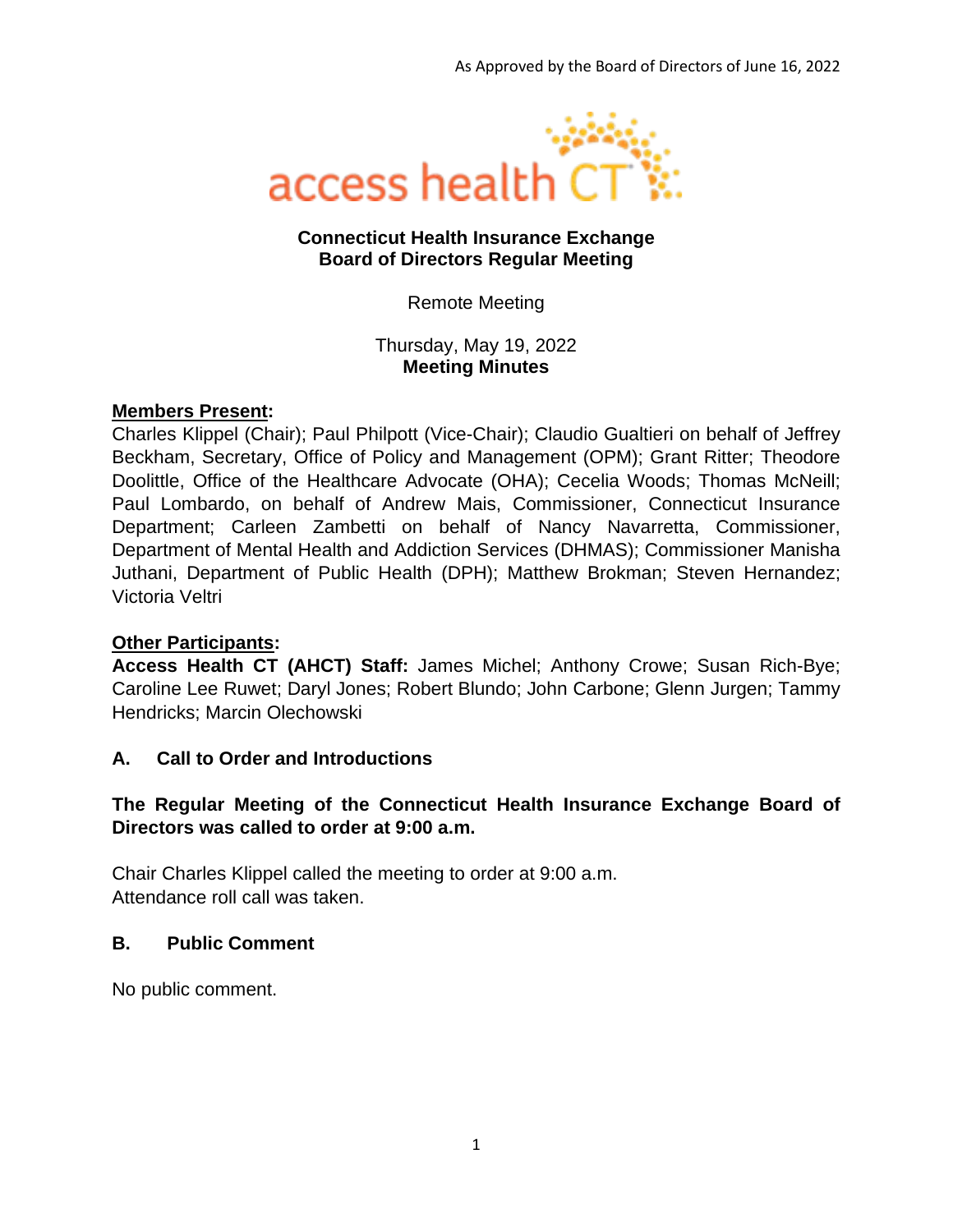# **C. Vote**

Chair Charles Klippel requested a motion to approve the April 21, 2022 Regular Meeting Minutes. Motion was made by Grant Ritter and seconded by Cecelia Woods. Roll call vote was ordered. Michael Gilbert abstained. **Motion passed.**

## **D. CEO Report**

James Michel, Chief Executive Officer, presented the CEO Report. Mr. Michel briefly described travel to Washington D.C. by the Senior Leadership Team (SLT) to attend a conference organized by the National Academy for State Health Policy (NASHP). Mr. Michel noted that while at the Conference, he met with the leadership teams of 16 other State-Based Marketplaces (SBMs). The SBM CEOs and Executive Directors also met with Congressional leadership-including Democrats and Republicans concerning the need to extend the enhanced federal subsidies.

Mr. Michel noted that the leaders of other SBMs shared similar discussion points as well as their perspectives about when the best time would be to end the Public Health Emergency (PHE) and begin the unwinding process. Mr. Michel stressed that it is the shared belief of all the SBMs that late winter/early spring date in 2023 would be in the best interests of Americans that will be affected by the redetermination process.

Mr. Michel emphasized that a bright spot during the conference was the ability to share AHCT's approach to addressing health disparities, including the Broker Academy more broadly, and it was well-received.

Mr. Michel thanked the Board for attending the Budget Training and stressed that AHCT always wants to be very transparent about its budget. Mr. Michel noted that a few Board members have expressed concerns about the proposed increase in the marketplace assessment at this point in time and given the uncertainty of the extension of the American Rescue Plan's enhanced subsidies, AHCT is no longer requesting an increase in the marketplace assessment for the upcoming Fiscal Year (FY). Mr. Michel added that AHCT will utilize reserves to support any gap in funding its operations as well as the All Payer Claims Database (APCD) mandate.

Mr. Michel added that operational costs continue to rise and despite AHCT's comprehensive efforts to reduce costs and increase efficiencies, including the usage of grants and reserve funding, there are numerous factors that would make the continuous use of reserve funding for the operating budget unsustainable. Mr. Michel stated that the Connecticut General Assembly enacted legislation that requires AHCT to assess the industry to support the APCD at the Office of Healthcare Strategy (OHS), which would be an ongoing expenditure that would have to be covered by AHCT.

Mr. Michel stated that there is a shifting trend in the small group market with more small businesses moving to a self-insured model where the premiums are not subject to the Exchange's assessment. Mr. Michel pointed out that critical security mandates required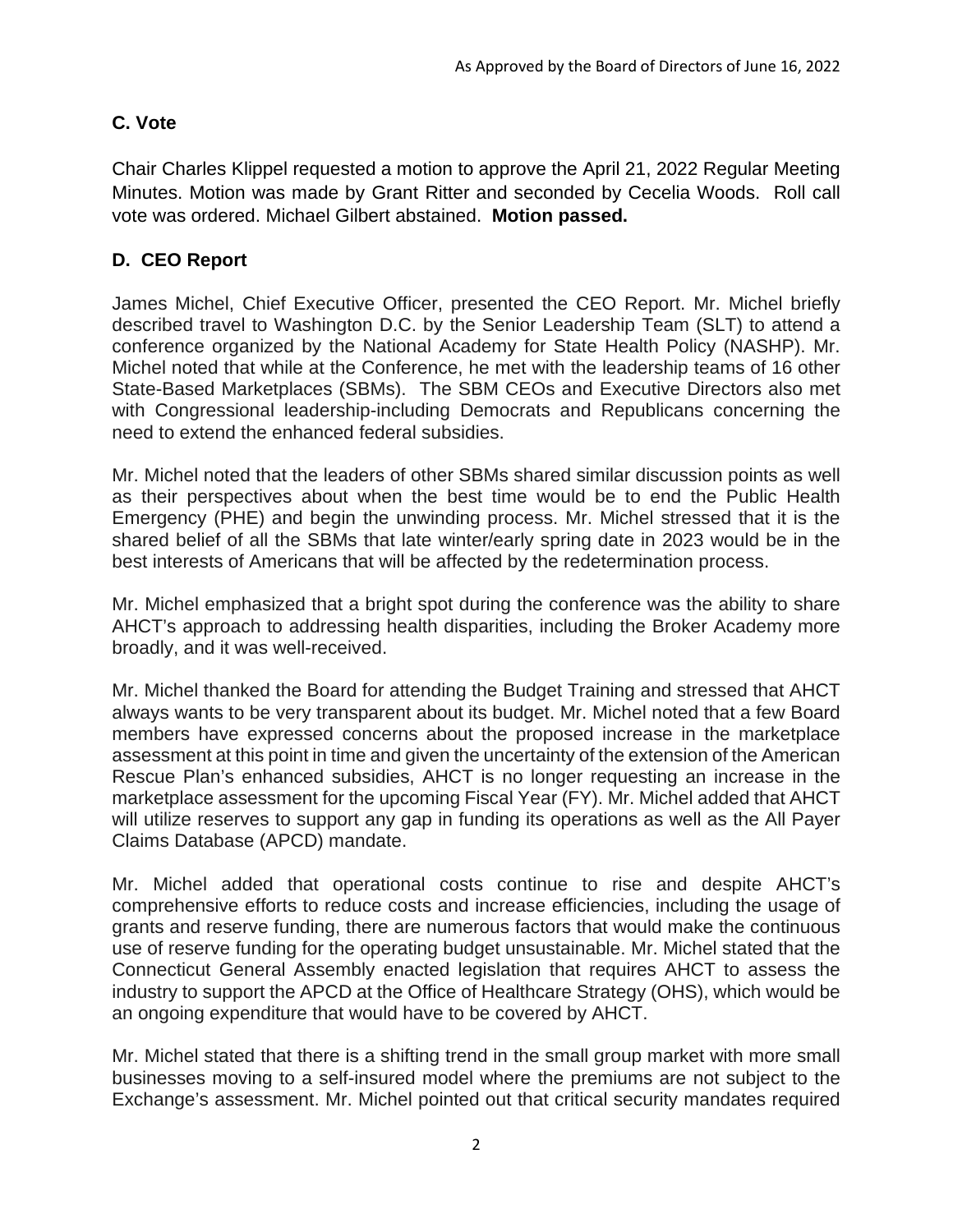by CMS, IRS as well as an overall increase in the cost of technology add to the financial obligations to the Exchange. Mr. Michel indicated that AHCT is heavily dependent on technology to service its customers. Mr. Michel stressed that AHCT will continue to seek operational efficiencies and more grant opportunities will be explored as well as any other funding that could become available. Mr. Michel also asked the Board members to let the organization know about any funding opportunities that could help the Exchange.

Chair Charles Klippel stressed that the proposal to defer the marketplace assessment rate increase is not an easy decision. Mr. Klippel added that Connecticut is very fortunate to have one of the best, if not the best Exchange in the country that is run very efficiently.

Mr. Klippel emphasized that due to the efficient work by the Exchange, it does have a reserve fund that it would allow a deferral of the marketplace assessment increase at this time. Mr. Klippel added that he understands the reasoning behind deferring the assessment increase but also stressed that the Board should also be sensitive to its fiduciary duties to the Exchange that it should be funded adequately going forward. Mr. Klippel agreed with Mr. Michel with some reluctance, however, that the Board would need to revisit this issue. Mr. Klippel also commended the Exchange for creating financial efficiencies, but the diminished revenues cannot be made up by the usage of reserve funds in the long run.

Victoria Veltri stated that as a fiduciary, the Exchange needs to be supported and the Board needs to do its due diligence with the organizational sustainability for the future. Ms. Veltri noted that it might have been helpful if the Board was involved earlier in the Fiscal Year 2023 Budget process, which would have made it easier to understand it better. Ms. Veltri suggested an earlier involvement of the Board in the budget planning process in the future. Ms. Veltri added that members of the Board assured the Exchange that other avenues of revenue for the Exchange will be explored by its Board members.

Matthew Brokman concurred with Ms. Veltri's approach of having the Board involved early in AHCT's budget development process. Chair Klippel added that the Board needs to be engaged in the budget development around the Exchange's revenues as well in order to support AHCT's sustainability.

Theodore Doolittle briefly described the role of the Office of the Healthcare Advocate. Mr. Doolittle stated that he strongly disagrees with the statements presented by the CEO as well as the Board Chair. Mr. Doolittle stated that the budget as presented was created with due diligence by the staff and the Board should also approve the original proposal of a slight increase in the marketplace assessment. Mr. Doolittle stated that even with the originally proposed small increase, the Exchange would have still had the lowest assessment rate in the country. Mr. Doolittle praised AHCT's leadership for creating efficiencies throughout the organization without sacrificing the quality of the services being offered. Mr. Doolittle expressed his strong disagreement with any statements that indicate that it is not a good time now for the assessment rate increase because there would never be a good time for that action. Mr. Doolittle stated that insurance companies are performing well financially, and this slight increase would not have been detrimental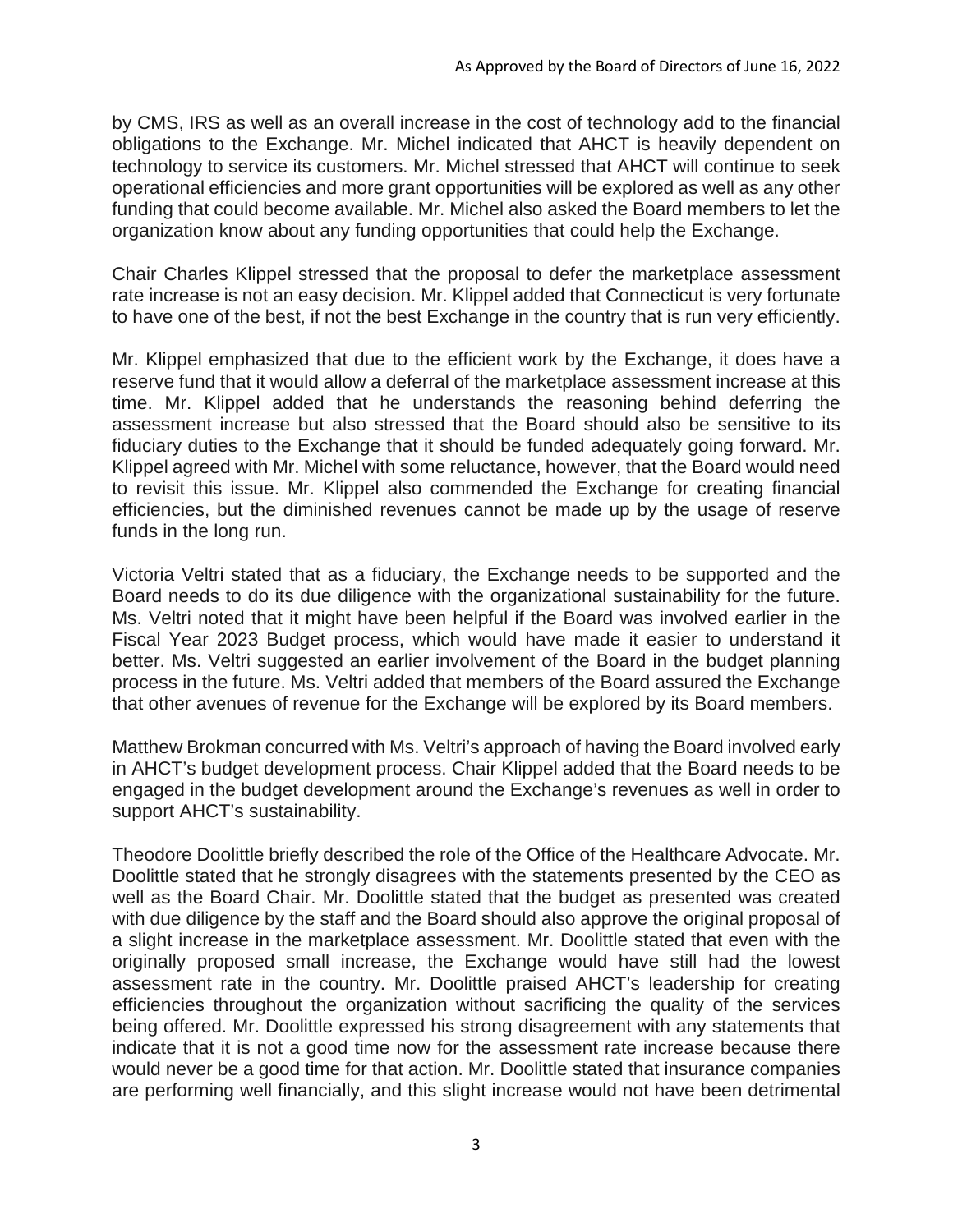to the carriers' participation on the Exchange. Mr. Doolittle encouraged exploring the stoploss plans in order to expand the assessment base. Mr. Doolittle also pointed out that insurance companies are moving into the self-insured plans allowing them to avoid state regulation and the Exchange's assessment. Mr. Doolittle expressed his dissatisfaction with the amendment to the budget and stated that he would vote against it and urged the Board members to reject it as well.

Claudio Gualtieri praised the Board for a robust and healthy discussion. Mr. Gualtieri noted that many people around the state and the country are looking for ways to save money and AHCT is leading by example by exploring more efficiencies. Mr. Gualtieri added that AHCT has done a great job in creating efficiencies by implementing many cost-saving measures. Mr. Gualtieri stated if after implementing those efficiencies is still not enough, more equitable ways to find additional resources would need to be found and added that that if there are short term needs, resourcing should be made in short term ways. Mr. Gualtieri noted that the long-term needs should be structured in progressive ways and added that the proposed increased marketplace assessment would have also impacted consumers.

Chair Klippel noted that the assessment is embedded in the law, and it could be difficult to make it less regressive unless a revenue from a different source is acquired. Chair Klippel encouraged members to vote in favor of the amended budget and stated that the Exchange can operate efficiently for one year without the marketplace assessment increase.

### **E. Finance Update**

Daryl Jones, Director of Finance. presented the Finance Update. Mr. Jones provided details on the FY2022 Projected Reserve Fund Balance. Mr. Jones stated that as of June 30, 2021, the audited reserve stood at \$23,946,990 which amounted to 8.2 months of operating funding. Mr. Jones detailed various reserve expenses such as the APCD cost and ARPA costs among others, which would result in the reserve projection on June 30, 2022 to stand at \$20,852,496, which amounts to 7.1 months of operating funding. Mr. Jones provided the FY 2023 Proposed Final Budget Summary. Mr. Jones noted that the total FY 2023 proposed budget is \$54,846,301. Mr. Jones noted that since the Board is not planning on approving the marketplace assessment at this meeting, AHCT would have to utilize the reserves to cover any deficiencies.

Mr. Michel added that \$1,404,347 that was originally anticipated to have been collected from an increase in the assessment, will be taken from the reserves. The use of the reserves would be limited to the mentioned \$1,404,347 as well as \$1,200,000 to fund new IT system enhancements. Mr. Michel explained certain budget line items in detail to provide the Board with more clarity. Discussion ensued around the budget process and motions to be considered.

Chair Charlies Klippel requested a motion to approve the FY 2023 Operating Budget as presented with the following amendment: \$1,404,347 associated with the proposed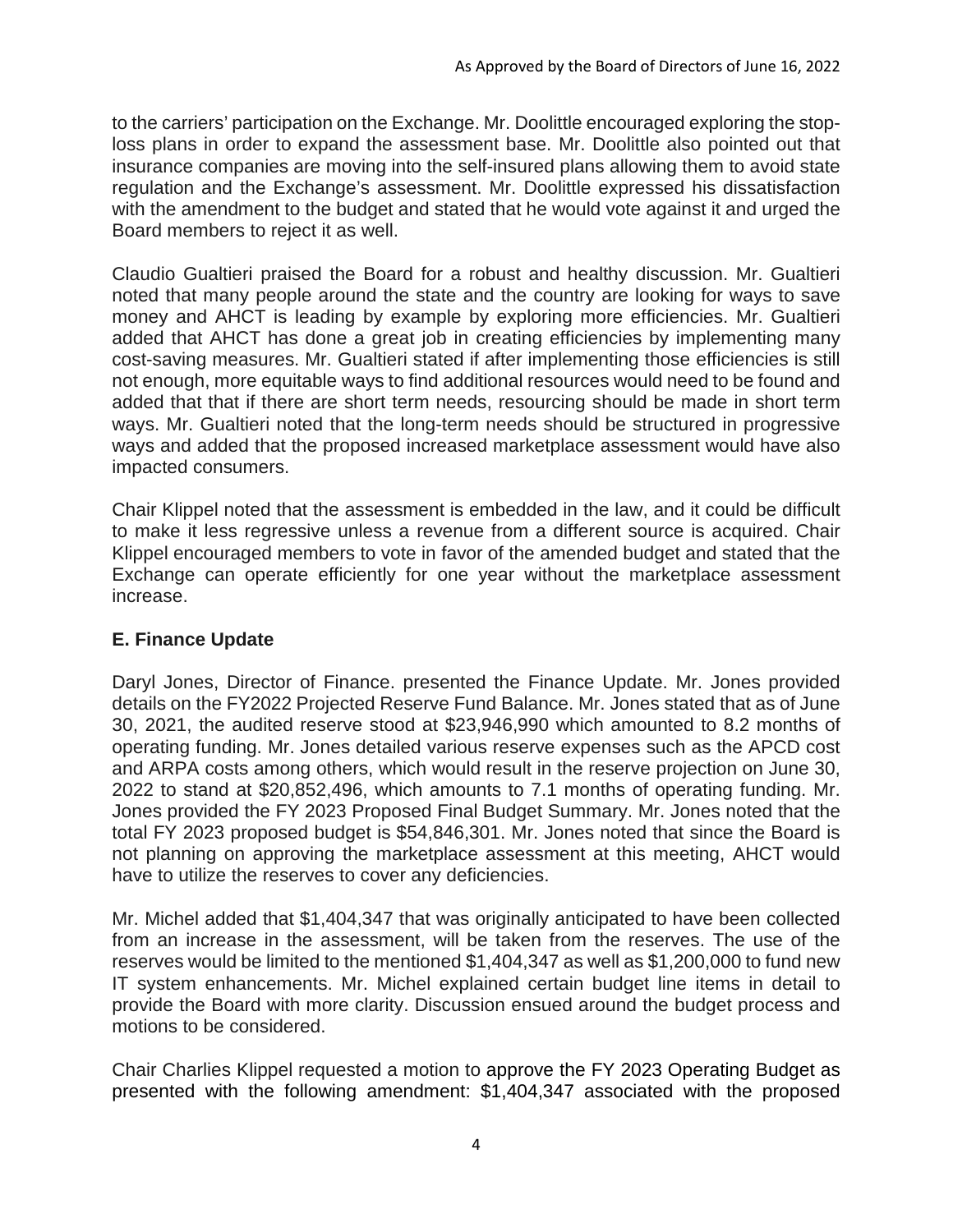assessment increase is reclassified as "Other Revenue." Motion was made by Matthew Brokman and seconded by Victoria Veltri. Roll call vote was ordered. Theodore Doolittle voted "Nay". **Motion passed**.

Chair Charles Klippel requested a motion to approve the transfer of \$1,200,000 from the reserves to fund new IT system enhancements as set forth in the FY 2023 Budget. Motion was made by Claudio Gualtieri and seconded by Victoria Veltri. Roll call vote was ordered. **Motion passed unanimously.** 

Following the votes, Chair Klippel stressed that at some point, the Board will need to reexamine the issue of obtaining additional revenue for the Exchange. James Michel added that as soon as the Exchange needs to use reserve funds for the "Other Revenue" line or receives grant funding, the Exchange will notify the Board.

Chair Charles Klippel requested a motion to change the Agenda to remove the Assessment Revenue discussion and vote from item E. Finance Update. Motion was made by Matthew Brokman and seconded by Victoria Veltri. Roll call vote was ordered. Theodore Doolittle voted "Nay". **Motion passed.**

### **F. Broker Academy: In-depth Report**

Tammy Hendricks, Director of Health Equity and Outreach, provided an in-depth report on the development of the Broker Academy. Ms. Hendricks described two phases of the Broker Academy progress.

Ms. Hendricks stated that other State-Based Exchanges (SBMs) are very interested in AHCT's efforts to launch the Broker Academy, especially in terms of addressing health disparities. Ms. Hendricks provided an update of activities to date including marketing and outreach, submitting grant applications for program funding, conducting candidate interviews and undertaking pre-training activities. Ms. Hendricks added that other grant opportunities are also being sought. She stated that candidate interviews started in April and 100 students have been admitted. Ms. Hendricks described the steps undertaken so far for the launch of the Broker Academy on June 1. Brief discussion followed on the aim of new brokers enrolling more individuals in affordable health insurance and reducing health disparities.

### **G. Covered CT Marketing and Outreach**

Caroline Lee Ruwet presented the Covered CT Marketing update. Ms. Ruwet provided the Board with the details of the eligibility requirements for both parents/caretaker relatives as well as Connecticut residents without children. Ms. Lee stated that the Covered CT marketing for Phase II which is set to begin on July 1.

Ms. Hendricks continued with the Covered CT Outreach update, which includes numerous events such as outreach tours, regional planning meetings, enrollment fairs, healthy chats as well as trainings throughout Connecticut. Ms. Hendricks stated that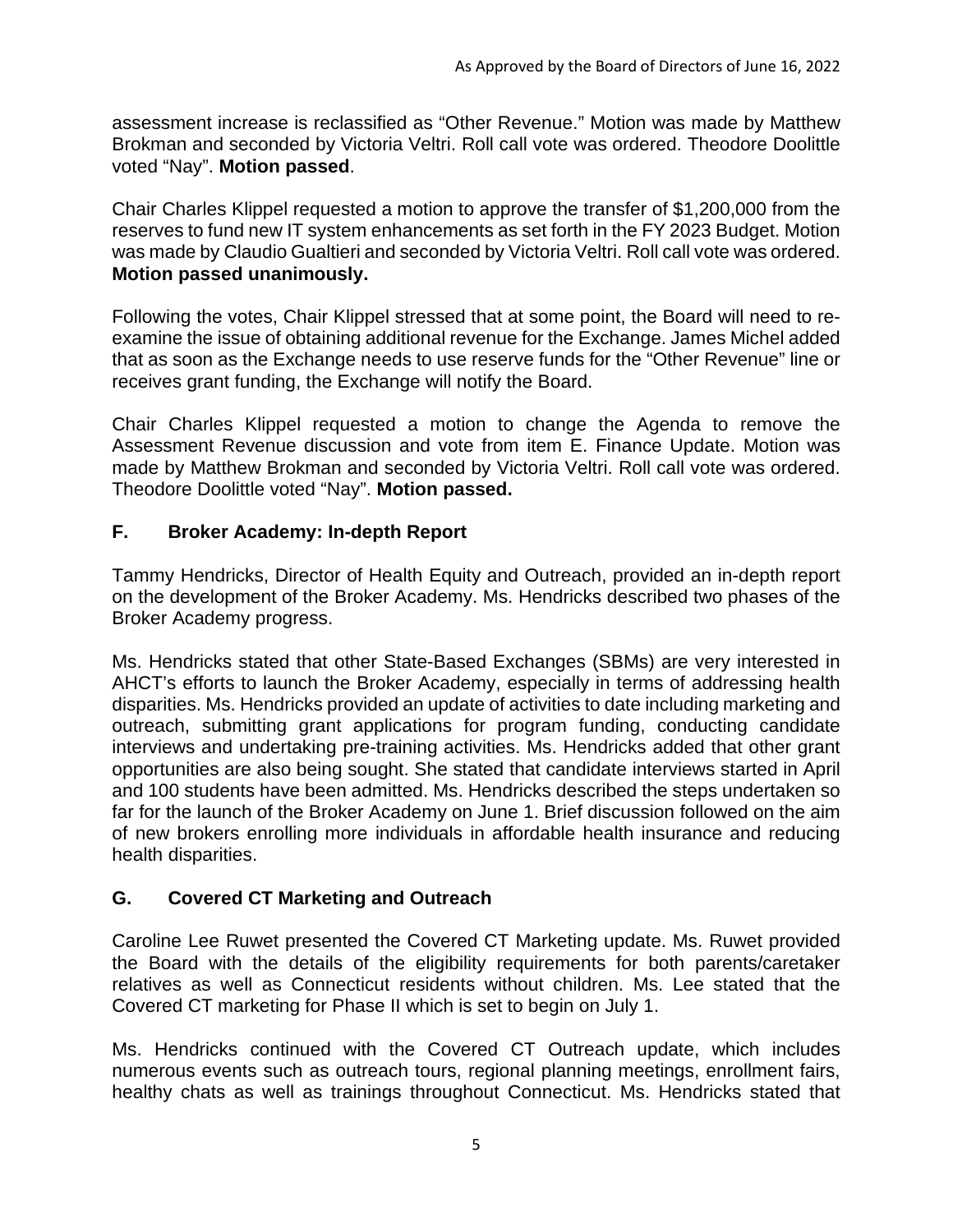AHCT is working diligently to expand the Certified Application Counselor (CAC) program. Claudio Gualtieri expressed his words of appreciation for the Covered CT outreach. Mr. Gualtieri inquired about the enrollment goal for the program. Mr. Michel indicated that 8,000 individuals who are currently in the system, would be able to qualify for the program on July 1. Mr. Michel noted that community outreach is crucial to get in touch with the hard-to-reach populations to augment the marketing efforts. Mr. Gualtieri encouraged setting a benchmark number of individuals to be enrolled in the program. Mr. Michel noted that following discussions with OHS and DSS, this number will be reported to the Board at its June meeting. Victoria Veltri noted that OHS does have those projections based on the available data and it will be shared with the Board. Michael Gilbert noted that based on the information that DSS has, the total number would be 18,000.

# **H. ACA Policy/Legal Update**

Susan Rich-Bye, Director of Legal and Governmental Affairs, presented the ACA Policy/Legal Update. Ms. Rich-Bye stated that AHCT started a new Special Enrollment Period (SEP) for consumers with incomes at or below 150 percent of the Federal Poverty Level (FPL). This new SEP was created by the Dept. of Health and Human Services (HHS) in the Notice of Benefit and Payment Parameters for 2022. It is mandatory in the FFM and voluntary for State-Based Exchanges. Ms. Rich-Bye stated that AHCT decided to implement this new SEP allows consumers access to virtually \$0 monthly premium amounts for those eligible under the American Rescue Plan Act.

Ms. Rich-Bye noted that AHCT is preparing for the end of the PHE. Ms. Rich-Bye noted that it appears that the PHE will still be in effect beyond July 1, but no official confirmation from HHS has been received at this point. Ms. Rich-Bye provided details on AHCT's work pertaining to the potential end of the PHE. Ms. Rich-Bye provided information on the proposed federal rule to fix the "Family Glitch" that would allow more families to be eligible for financial assistance. Ms. Rich-Bye provided updates on the Final Notice of Benefit and Payment Parameters for Plan Year 2023 and the continued advocacy by AHCT and the other SBMs for an extension of ARPA Subsidies. Ms. Rich-Bye also mentioned legislation from recently concluded session of the Connecticut General Assembly.

### **I. Future Agenda Items**

James Michel, Chief Executive Officer, presented Future Agenda items. Mr. Michel stated that keeping the Board up-to-date pertaining to the AHCT's finances is one of the future agenda items. They also include the following:

- Health Equity and Outreach Advisory Committee
- Strategic Initiatives: Subsidiary and Broker Academy

Chair Charles Klippel emphasized his pride in AHCT, and that Connecticut's exchange is the benchmark for other exchanges across the country. Chair Klippel expressed his words of appreciation to the Senior Leadership Team of AHCT and to all Board members who provide support to the organization.